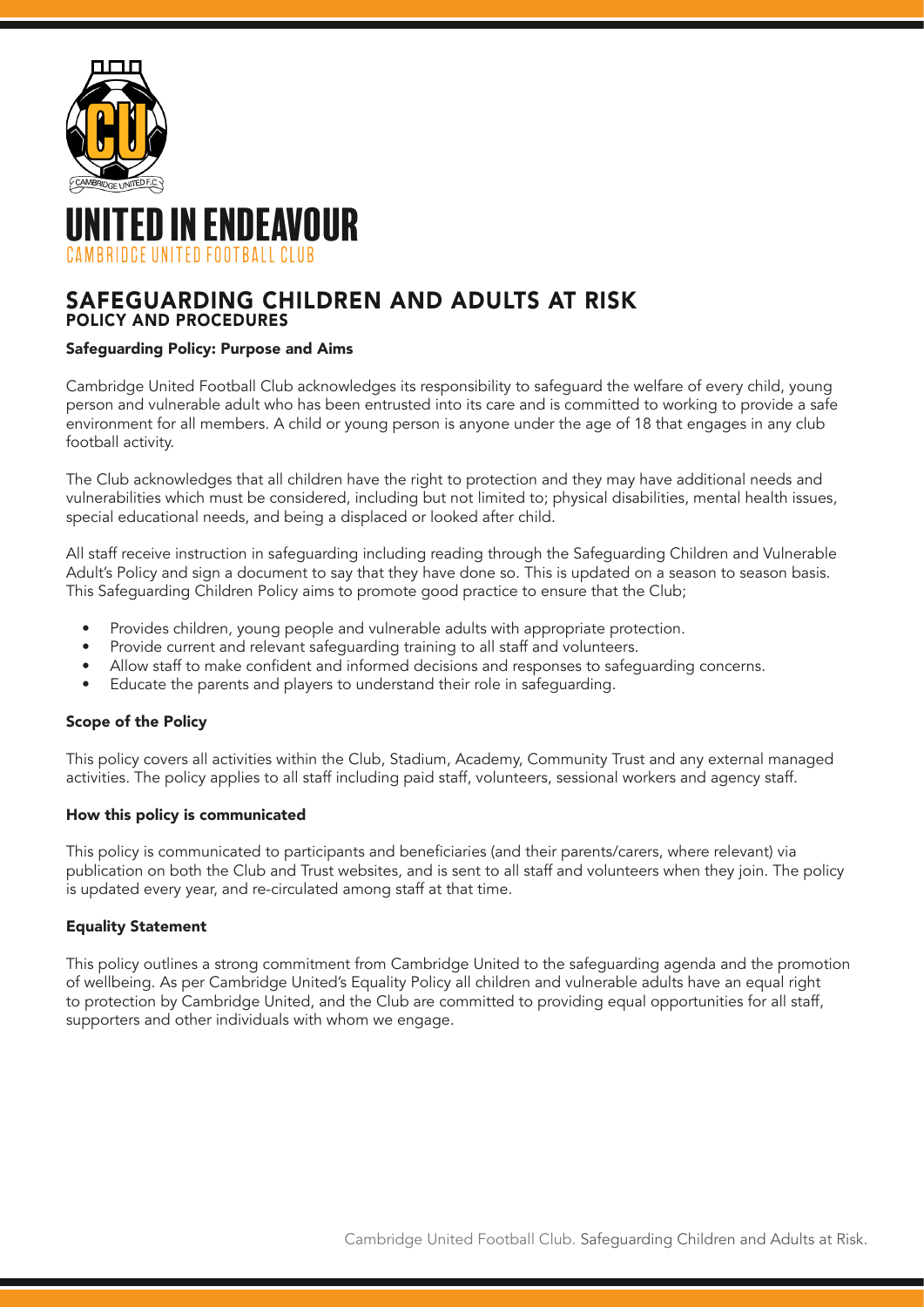#### Roles and Responsibilities

Below is the Cambridge United/Cambridge United Community Trust Safeguarding Structure showing lines of reporting.



#### Contact list:

| <b>Andy Beattie</b>    | andy.beattie@cambridge-united.co.uk    | 07769 217870 |
|------------------------|----------------------------------------|--------------|
| <b>Alex Tunbridge</b>  | alex.tunbridge@cambridge-united.co.uk  |              |
| Glenn Quirke           | glenn.quirke@cambridge-united.co.uk    | 07889 563341 |
| <b>Louis Hrebeniak</b> | louis.hrebeniak@cambridge-united.co.uk | 07835 299602 |
| <b>Janet Mills</b>     | janet.mills@cambridge-united.co.uk     | 07814 335098 |
| <b>Sam Gomarsall</b>   | sam.gomarsall@cambridge-united.co.uk   | 07512 935532 |
| <b>Vicky Neal</b>      | vicky.neal@cambridge-united.co.uk      | 07570 671135 |
| <b>Liz Pamplin</b>     | cuwfc.secretary@cambridge-united.co.uk |              |

## Role of the Designated Safeguarding Officer:

The person in this role is responsible for:

- Receiving and acting upon any reported concerns.
- Ensuring all staff are familiar with, and adhere to the Safeguarding Children & Vulnerable Adults Policy. This includes inducting new staff and keep records of staff training.
- To ensure this Policy and Procedures are available to any relevant individuals.
- Ensuring the Policy is implemented and promoted.
- Promoting best safeguarding practice across the wider partnership network.
- Acting as a first point of contact for Cambridge United on issues of Child Protection, both internally, and for members of the public and other external contacts.
- Representing the key link to statutory agencies (Social Care or Police) during and following formal investigations.
- Maintaining and updating the Policy.
- Keeping an up-to-date knowledge and understanding of the area of child protection, including attending appropriate training.
- Ensuring all relevant information around Child Protection is communicated to the relevant people.
- Providing guidance on relevant matters to members of staff, as appropriate.
- Securely storing records of any concerns.
- Advocating the importance of Child Protection to partners and customers.
- Ensuring that when on leave or absent from work for any significant period, that the role of Safeguarding Officer is suitably covered by another member of staff.
- Reporting all issues to the Senior Safeguarding Manager.
- Reporting all safeguarding cases to County FA Designated Safeguarding Officer.

## Role of the Senior Safeguarding Manager: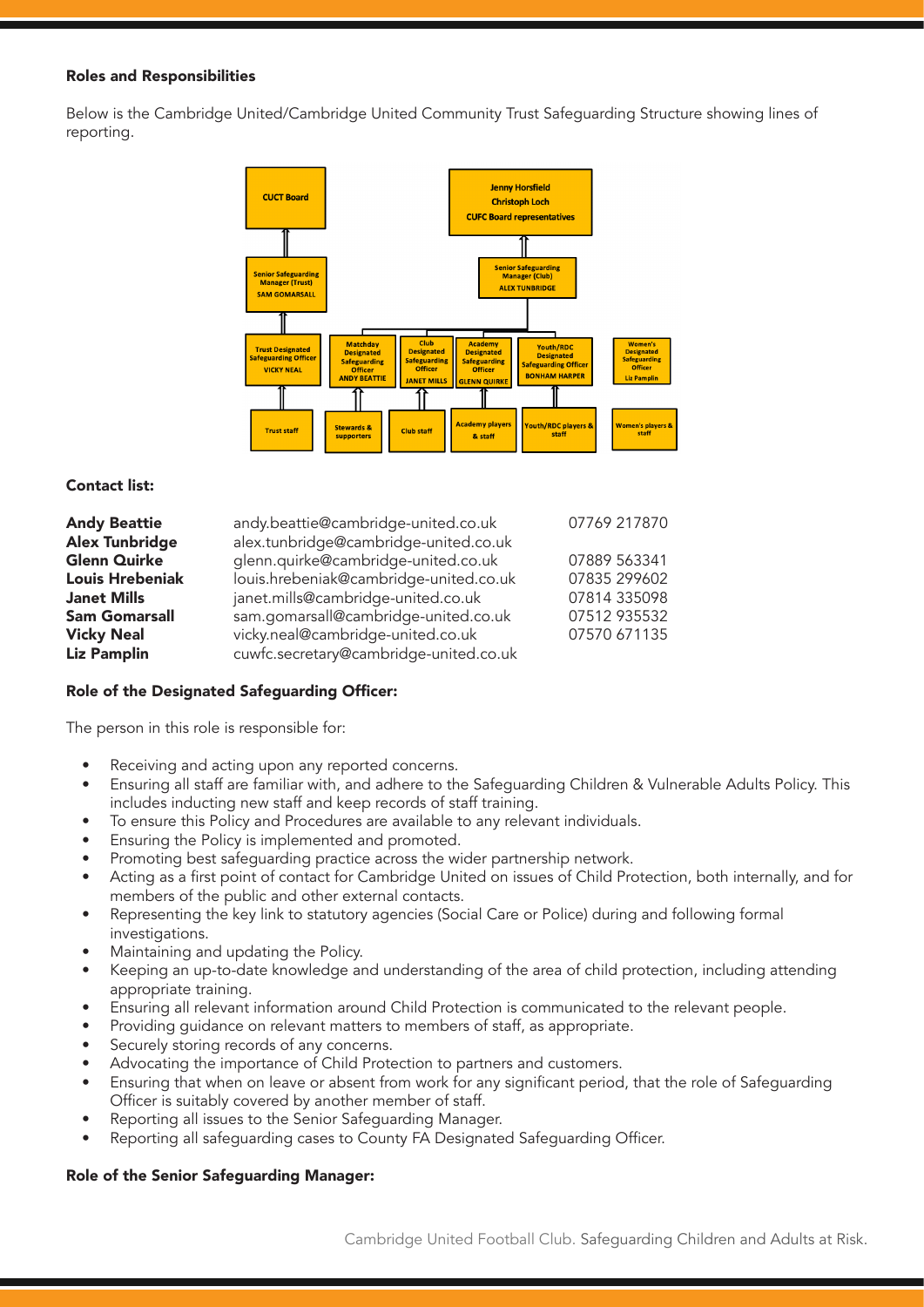The person in this role is responsible for:

- Ensuring the Safeguarding Officers are properly undertaking their responsibilities.
- Reporting all incidents to the relevant Board in a timely manner.
- Liaising with the Safeguarding Officer and relevant local authorities in serious cases.
- Reporting all safeguarding cases to County FA Designated Safeguarding Officer.

#### Key Regulations and Legislation

The Club is governed by the legislation and rules and regulations set out by key governing agencies including the Government, The Football Association, The Premier League and the NSPCC Child Protection in Sport Unit. This safeguarding policy has been developed with reference to the policies and procedures and is underpinned by the following legislation:

- Working Together to Safeguard Children (2018)
- Keeping Children Safe in Education (2021)
- The Prevent Duty (2015)
- The Children Act (1989 and 2004)
- What to do if you're worried a child is being abused Advice for Practitioners (2015)
- Safeguarding Vulnerable Groups Act (2006)
- Protection of Freedoms Act (POFA, 2012)
- Female Genital Mutilation Act (2013)
- Sexual Offences Act (2003)
- UN Convention on the Rights of the Child (1989)
- The Mental Capacity Act (2005)
- The Care Act (2014)
- Every Child Matters (2003)
- Human Rights Act (1998)
- Standards for Safeguarding and Protecting Children in Sport (NSPCC and CPSU)

#### Key Contacts and Helpful Resources

#### *Cambridgeshire FA*

- County FA Designated Safeguarding Officer Diane Bradshaw: 01223 209021
- The FA CRC Unit: 0845 210 8080

http://www.cambridgeshirefa.com/volunteer/safeguarding www.TheFA.com/footballsafe - footballsafe@TheFA.com

#### *NSPCC*

- NSPCC 24 hour helpline for advice on 0808 800 5000
- Text 88858
- Email help@nspcc.org.uk

Local Authority Designated Officer (LADO) team:

• Contact LADO@cambridgeshire.gov.uk

#### Telephone contacts:

- 01223 727967;
- Out of Hours Emergency Duty Team: 01733 234724.

Working Together To Safeguard Children (2015)

http://www.cambridgeshire.gov.uk/lscb/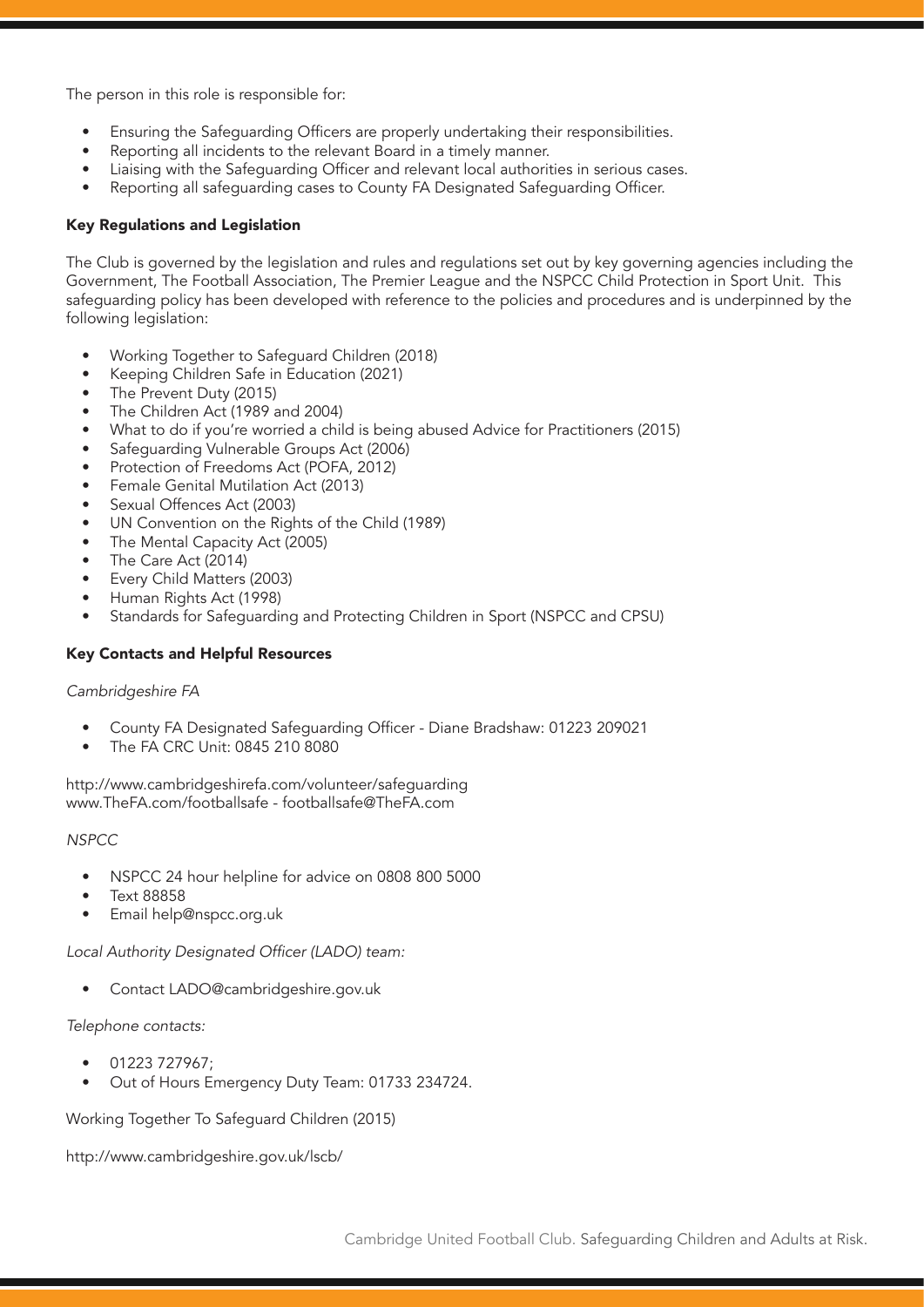*Victims of non-recent Sexual Abuse in Football can contact*:

- The FA/NSPCC Helpline 0800 0232642
- The Professional Footballers' Association wellbeing@thepfa.co.uk
- The FA Directly via safeguarding@thefa.com
- The Police, by going to a police station or dialling 101.

*NAPAC – National Association for People Abused in Childhood* 

- Free helpline 0800 8010331
- T: 0207 614 1801 (9am-5pm)
- Address: NAPAC, Herald House, Off Bunhill Row, 15 Lamb's Passage, London, EC1Y 8TQ

Cambridgeshire and Peterborough Safeguarding Board:

https://www.safeguardingcambspeterborough.org.uk/concerned/

- CAMBRIDGESHIRE Children's Services: 0345 045 5203 /Adult Services: 0345 045 5202
- PETERBOROUGH Children's Services: 01733 864180 /Adult Services: 01733 747474
- Emergency Duty Team (Out of Hours): 01733 234724.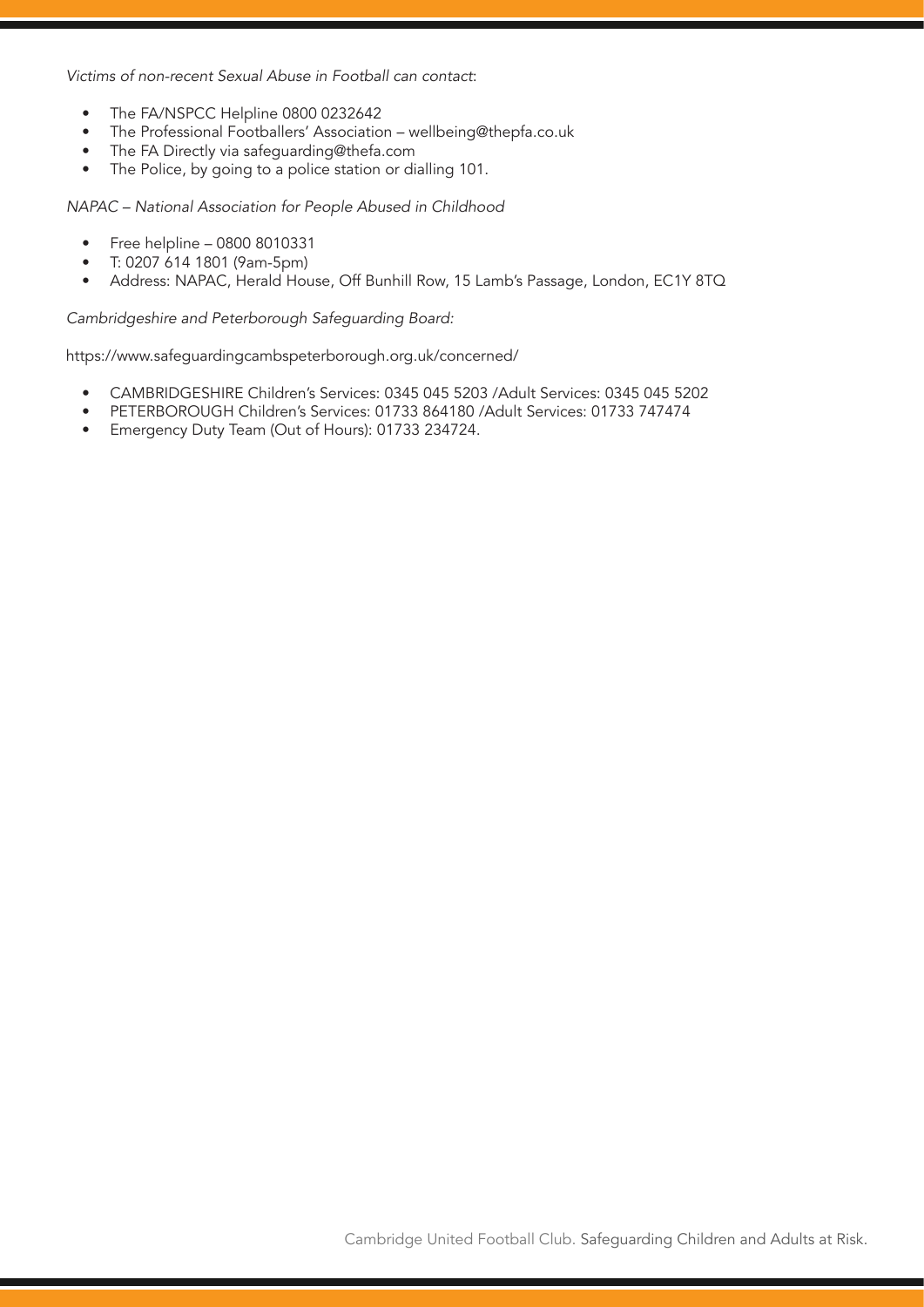## Definition of child and vulnerable adult

Children: Anyone who has not yet reached their 18th birthday. The fact that a child has reached 16 years of age, is living independently or is in further education, is a member of the armed forces, is in hospital or in custody in the secure estate, does not change his/her status or entitlements to services or protection.

Adult at risk: Anyone who is aged 18 or over who is or may be in need of community care services by reason of mental or other disability, age or illness; and who is or may be unable to take care of him or herself, or unable to protect him or herself against significant harm or exploitation.

#### What is Child Abuse?

Child abuse is any form of physical, emotional or sexual mistreatment or lack of care that leads to harm or injury.

Child abuse may be in the form of inflicting harm or through failure to act to prevent harm. Abuse can occur in a family, community or institutional setting and the perpetrator may or may not be known to the child.

Abuse can occur regardless of age, gender, race or ability. Abusers can be adults, male or female, or other young people.

All staff should maintain an understanding of safeguarding issues and aware that behaviours such as drug taking, alcohol abuse and sexting put children in danger. Safeguarding issues may also be peer on peer abuse which may include the likes of bullying (include cyberbullying), gender based violence/sexual assaults and sexting.

#### Recognising signs

World Health Organisation distinguishes that there are 4 specified types of abuse;

- 1) Physical Abuse
- 2) Sexual Abuse<br>3) Psychological
- Psychological/emotional abuse
- 4) Neglect

The Football Association identifies bullying as the fifth category of abuse, and any incidents of bullying should be given the same importance as the above stated types of abuse when reporting a concern.

Should you have any concerns that child abuse is taking place then you should contact a member of the Cambridge United Safeguarding Team immediately.

## Physical Abuse

Where adults or other young people physically hurt or injure children by hitting, shaking, poisoning, burning, throwing, biting, scalding, suffocating or drowning. This category of abuse can also include when a parent or carer reports non-existent symptoms of illness or deliberately causes ill health to a child they are caring for, also known as fabricated and induced illness.

Example of physical abuse in sport may be:

- Where the child is given drugs to enhance performance.
- When the intensity of training exceeds the capacity of the child's growing body.
- When sanctions imposed by coaches involve inflicting pain.

#### Sexual Abuse

- When adults (male or female) or other young people use children to meet their own sexual needs including the following examples:
- Rape, sexual assault.
- Engaging in sexual activity with a child.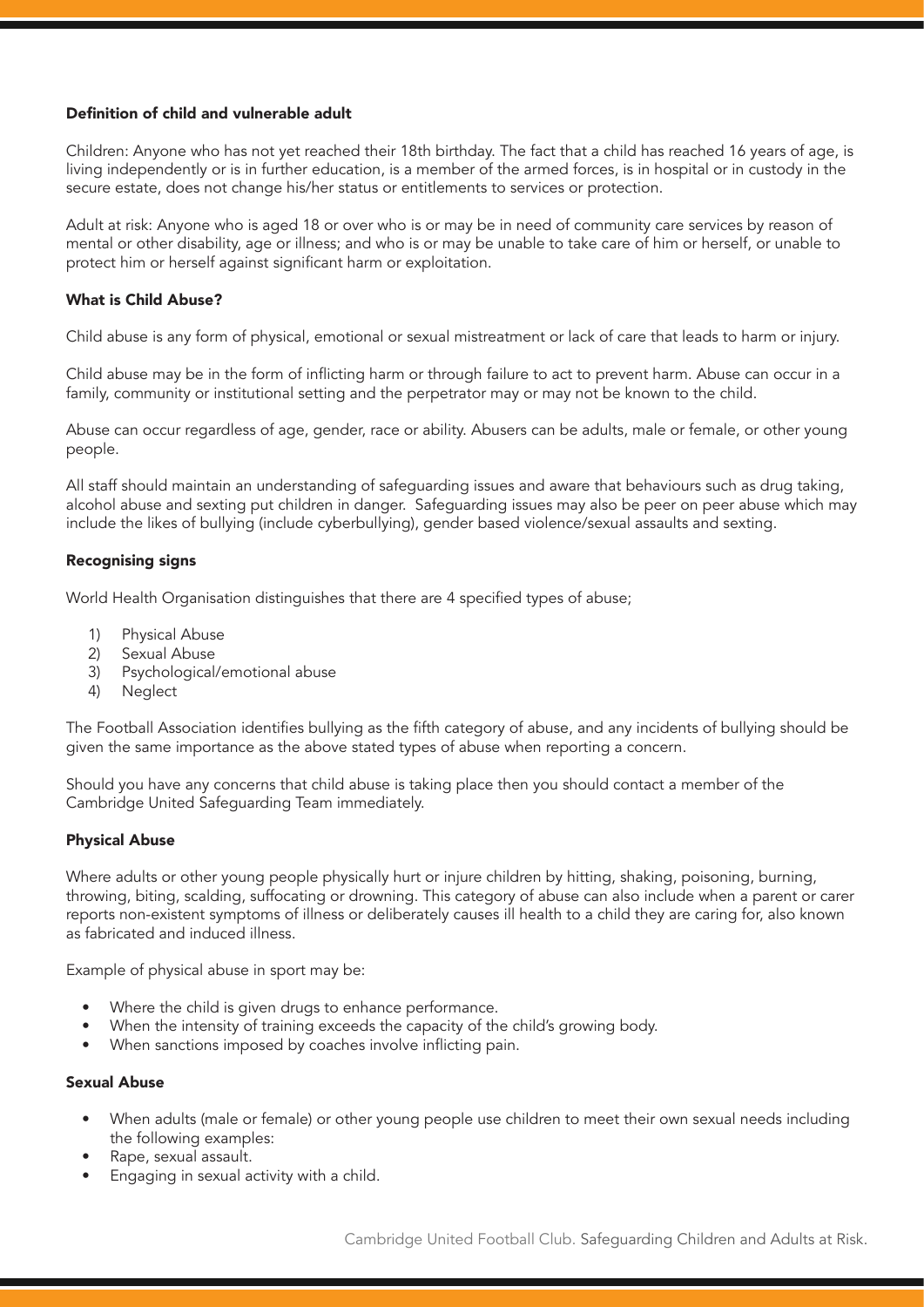- Causing or inciting a child to engage in sexual activity e.g. performing sexual acts online or encouraging them to engage in sexual activity with another person.
- Engaging in sexual activity in the presence of a child.
- Making, possessing or distributing indecent images of a child.
- Sexual communication with a child (including oral and written communication).
- Grooming when a person builds an emotional connections with a child to gain their trust for the purpose of sexual abuse or exploitation. This can occur both face to face and online by someone they may or may not know.
- Sexting the sharing of sexually explicit images, videos or messages via a mobile device.

#### Emotional Abuse

The ill treatment of a child which is likely to cause lasting adverse effects on the child's emotional development and well-being. This may involve communicating to a child that they are unloved, worthless or valued only in terms of meeting the needs of another person. It may involve causing children to feel in danger by being constantly shouted at, threatened or taunted which may result in the child being very withdrawn and nervous. Examples of abuse in sport for emotional abuse may include:

- Bullying
- Constant criticism
- Racism
- Constant pressure to perform to unrealistic high expectations
- When a child's value is dependent on sporting success

#### Neglect

Neglect occurs when adults fail to meet basic needs for the child, both physical and/or psychological needs, which may result in serious damage to the child's development or health (e.g. failing to provide adequate food, clothing and shelter, or failing to protect the child from physical harm or danger or appropriate medical care). Examples of abuse in sport for neglect may include:

- Not ensuring children are safe.
- Exposing them to extreme weather conditions and not providing suitable clothing and hydration (hot and cold).
- Making young people participate when they are unwell or injured.
- Exposing them to unnecessary risk of injury or harm by ignoring safe practice guidelines.

#### Common Signs and Indicators of Abuse

Every child is unique to behavioural signs of abuse will vary depending on the individual. There are some behaviours that are more common in children that have been abused:

- The child appears distrustful with a particular parent/coach where you would expect there to be a close relationship.
- Unexplained injuries including cuts, bruises or burns.
- Deterioration in physical appearance e.g. extreme weight loss/gain.
- Pains, itching, bruising or bleeding around the genital area.
- Changes in child's behaviour e.g. suddenly becoming very withdrawn and quiet or aggressive.
- Showing signs of inappropriate sexual awareness or behaviour for their age.
- Not wanting to attend training sessions
- Is frightened to say what is wrong

Some disabled children may not be able to verbally communicate about abuse they may be receiving so it is important to be able to observe these signs of abuse.

If you have concerns about a child's wellbeing, you have a responsibility to act on those concerns.

## Bullying

Anyone can be the target of bullying, and children that are perceived as "different" from the majority may be at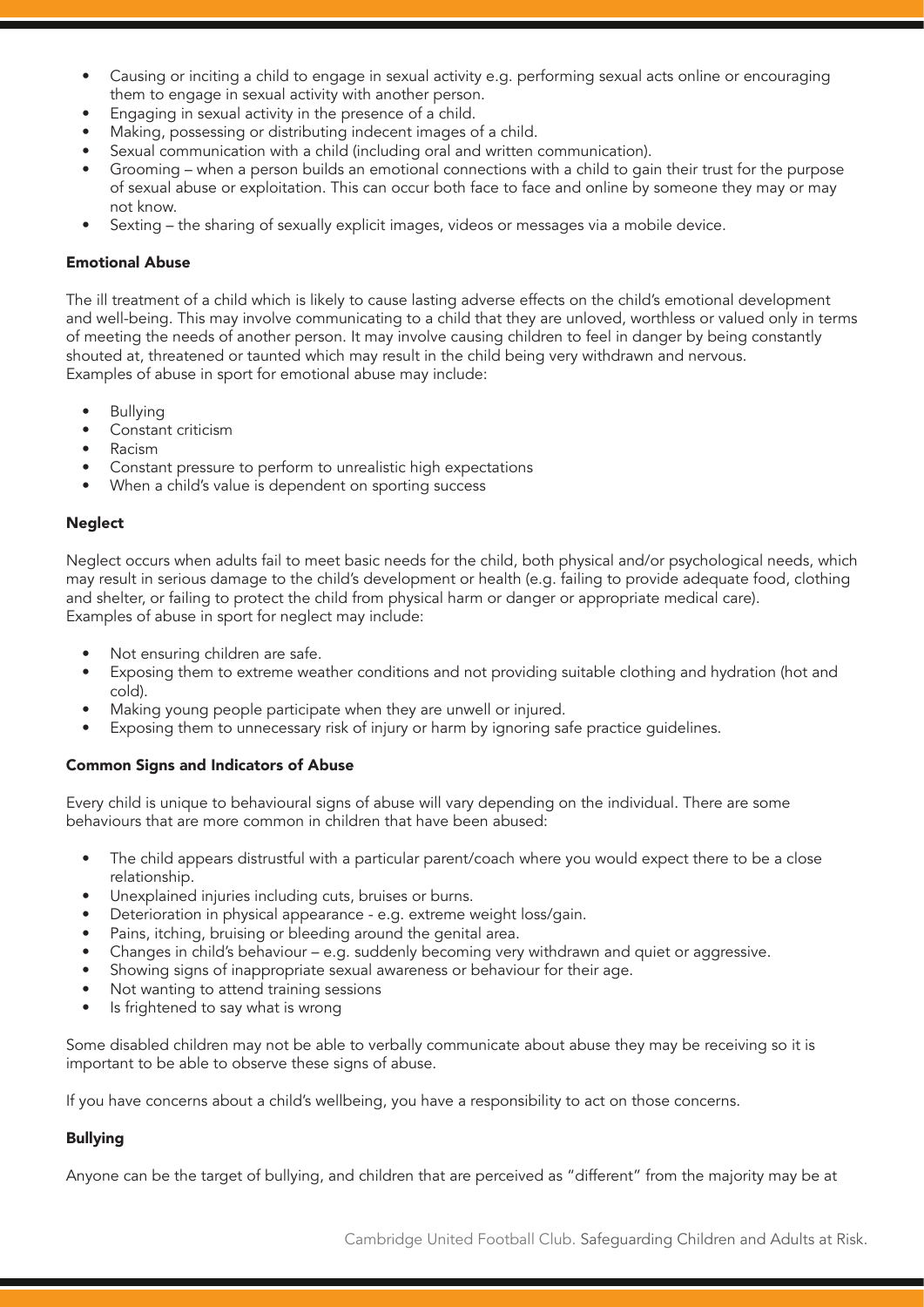greater risk of bullying. This may include children from minority cultures or children with disabilities. Bullying can include, but is not limited to, the following:

- Hitting or kicking
- Name calling
- Teasing/taunting
- Taking/stealing of possessions
- Threats
- Sexually abusive or insulting comments
- Cyberbullying e.g. humiliating images

Bullying can lead to physical injury, social and emotional problems and even death. Children who are bullied are at increased risk of mental health problems, including depression and anxiety.

Any allegations of bullying made towards a member of staff will be fully investigated by Cambridge United FC and disciplinary action will be taken where appropriate. Local authorities will also be notified where required.

Further information can be found in Cambridge United's Anti-Bullying Policy which outlines in greater detail the action to be taken.

## Actions (to help the victim):

Cambridge United FC have a responsibility to ensure all young people are protected and should:

Take all signs and complaints of bullying very seriously and report to the safeguarding officer for further investigation.

Encourage all children to speak and share their concerns at all times.

Reassure the victim that they can trust you, however, you cannot promise that you will not pass the information onto someone else (e.g. safeguarding officer or local authorities).

Keep detailed records of what was said (What happened? Who was involved? When? Where did it happen?). Report any signs of self-harm, or intention to self-harm, immediately.

Regularly reinforce the clubs anti bullying environment and behaviour standards.

## Actions (towards the bully/bullies):

Cambridge United FC will liaise with the appropriate safeguarding staff to action the following where appropriate:

- The allegations of bullying will be investigated and appropriate action taken.
- Police and Children's Social Care will be consulted where necessary.
- Parents/carers of the bully/bullies will be notified about the situation.
- An attempt will be made to help the bully/bullies change their behaviour and understand the consequences of their actions.
- Issue a warning as to future conduct and the disciplinary consequences of and future behaviour.
- Have regular contact with the family/families involved to report of progress.
- Impose sanctions or exclude the bully/bullies where necessary.
- Ensure relevant staff are aware of the situation so that they can monitor the situation to avoid repeat offending.
- Written records will be kept on file for the bully/bullies.
- County FA Designated Safeguarding Officer to be informed.

## Good practice:

The below are examples of good practice of how to create a suitable environment and culture within Cambridge United FC:

- All staff, volunteers, participants and parents/carers should be aware of the Cambridge United Code of Conduct and therefore know what is expected of them in terms of their behaviour.
- All staff are responsible for their own actions and behaviour and should avoid any conduct that would lead any reasonable person to question their motivation and intentions.
- Treating all children and young people equally and with respect.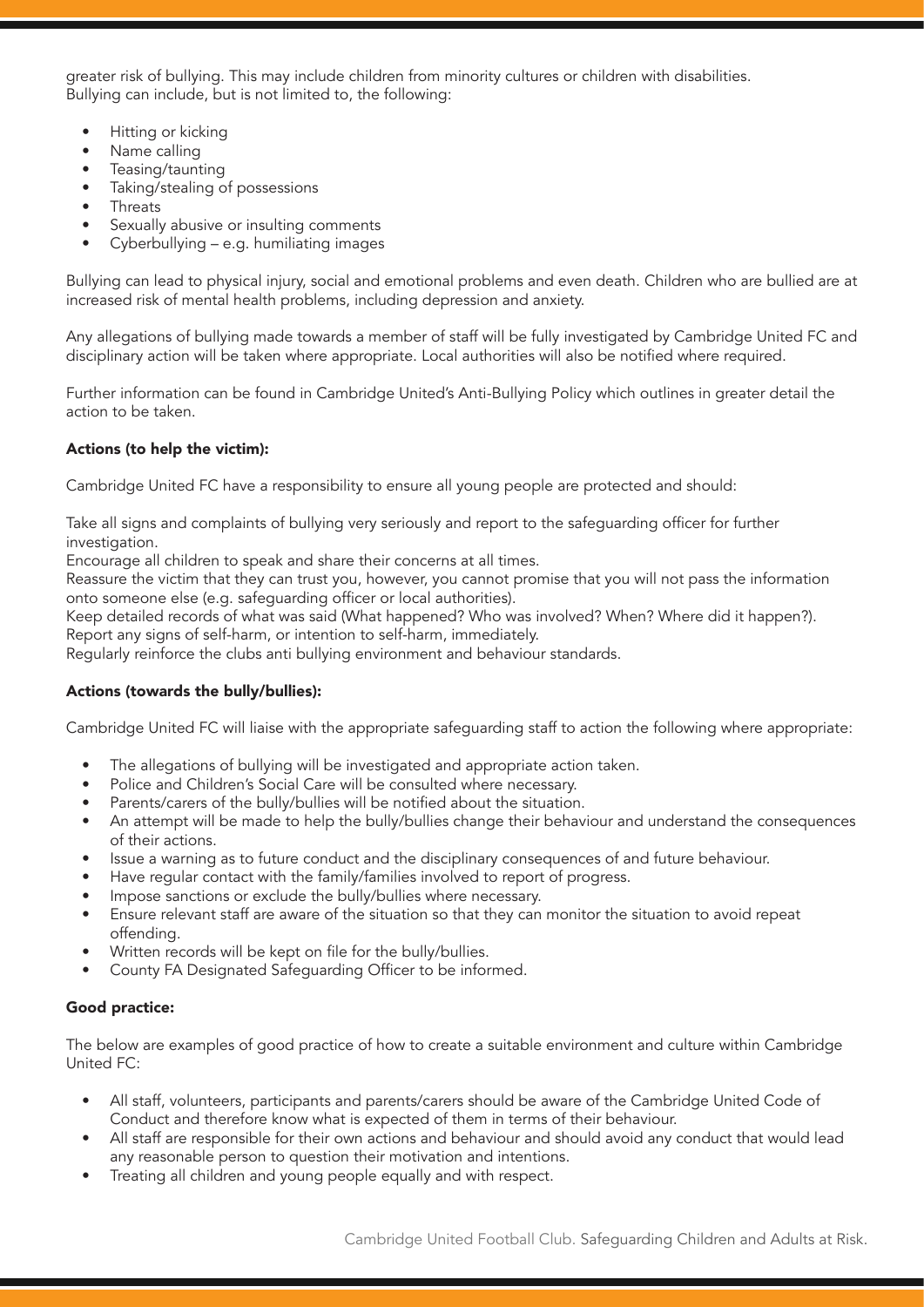- Putting the welfare of each young person at the forefront of all activities.
- Building balanced relationships built on mutual trust and maintain professional boundaries at all times.
- Ensure any allegations regarding a child's welfare are reported and acted on appropriately.
- Reinforce and promote to parents and players that they can talk to yourself/the Club about any concerns.
- Give constructive feedback and not negative criticism.
- Being a role model to all young people within your care.
- Know who the appropriate safeguarding officer is and the details to contact them.

Where lone working is a fundamental part of the role appropriate actions should be taken for example;

- Aim to have any one-to-one meetings in a communal area where other people are present.
- Ensure other staff are aware of when you will be in a lone working situation.
- If transporting a child in a vehicle, that child must be seated in the rear of the vehicle and where possible ensure another member of staff is also travelling in the vehicle. Lone transport of the same child should never be a regular situation.
- If at all possible and appropriate ensure another adult such as a parent/carer is present

## Practices to be avoided:

The following should be avoided except in emergency situations where the parents and other senior members of the Club are aware;

- Avoid spending time alone with children and young people away from others.
- Avoid taking children or young people to your home where they will be alone with you.

The following should never be sanctioned;

- Engage in rough, physical or sexually provocative games.
- Share a room with a child.
- Engage in any form of sexual contact/inappropriate touching.
- Make sexually suggestive comments.
- Allow allegations made by a child or young person to go unacknowledged or not acted upon.
- Invite or allow children or young people to stay at your home.
- Lend or borrow money or property from a child.

## Action to be taken when a child discloses abuse:

- Remain calm.
- Reassure the child they have done the right thing in telling you.
- Listen carefully to what is said.
- Keep a record of exactly what was said (Who? When? Where? What happened?).
- Do not promise to keep the information a secret.
- Keep questions to a minimum.
- Explain to them the next steps and who you will need to tell.
- Do not confront the alleged abuser.
- If the alleged abuser is a parent, do not immediately tell the parent about the child's disclosure. Seek advice from the safeguarding officer, police or Children's Social Care first.
- Seek advice from a member of the Cambridge United Safeguarding Team, or if not available from the NSPCC 24 helpline, follow their advice and then report your action as soon as possible to a member of the Cambridge United Safeguarding Team.

For full guidance on what to do when you have a concern please see Appendix D, and for all referrals complete the Incident Referral Form in Appendix E and send to your DSO.

## When to inform the LADO

If the allegation relates to a person who works with children (including Cambridge United FC staff), then the Safeguarding Officer will refer the incident to the LADO if that person has:

Behaved in a way that has harmed or may have harmed a child.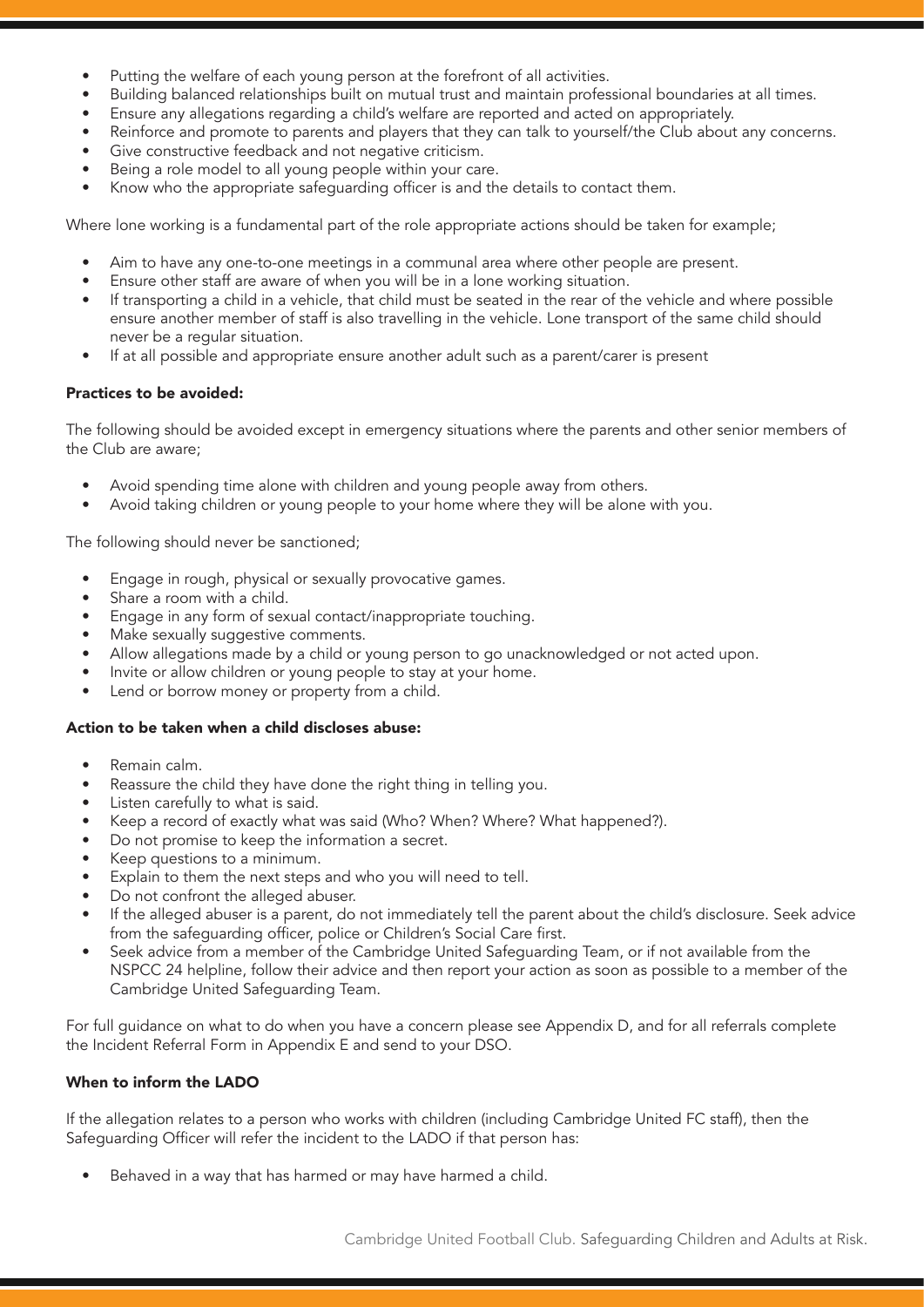- Possibly committed a criminal offence against or related to a child.
- Behaved towards a child in a way that indicates they may pose a risk of harm to children.

## Allegations against a member of staff

Where there is a complaint against a member of staff there may be internal and external types of investigation including:

- A criminal investigation by the police.
- A safeguarding investigation by the Children's Social Care and/or Club.
- A disciplinary or misconduct investigation by the Club and/or the FA.

For full guidance on what to do when you have a concern please see Appendix D, and for all referrals complete the Incident Referral Form in Appendix E and send to your DSO/SSM/alternative body as outlined where appropriate.

## Internal enquiries and suspension

- The appropriate members of staff (Safeguarding Manager, Line Manager etc.) will make an informed decision of whether the member of staff should be temporarily suspended following allegations and police and Children's Social Care enquiries.
- Irrespective of the findings, the Club will assess the case to decide whether a member of staff can be reinstated and how this can be handled appropriately.
- The welfare of children should always remain the paramount concern.
- Should the investigation reveal any breaches of code of conduct, then those matters will be subjected to investigation and appropriate disciplinary action taking place where necessary.
- The FA/EFL should be informed of any serious safeguarding concerns or complaints in order for them to consider the risk posed across football. Cambridge United FC is legally obliged to inform the Disclosure and Barring Service when it is believed that member of staff has caused harm or is a future risk of harm to vulnerable groups, including children.
- Where there is a complaint against a member of staff, there may be internal and external types of investigation including) County FA Designated Safeguarding Officer to be informed.

## Confidentiality and Information Sharing

Confidentiality is a key issue in the lives of young people, however, staff must not make promises to keep the information explained to them a secret and will need to inform the child or young person that this information must be shared with the relevant person and/or authorities.

Information must be shared on a strictly need to know basis, with or without the consent of the child to whom the information related or the consent of that child's parent or carer (e.g. to the police or Children's Social Care).

All Safeguarding records should remain as confidential as possible and only retain identifying information where necessary. The documents, both physical and digital, should remain in secure locations constantly.

The seven golden rules to sharing information as per HM Government Information Sharing Advice (July 2018) are as set out below:

- 1. Remember that the General Data Protection Regulation (GDPR), Data Protection Act 2018 and human rights law are not barriers to justified information sharing, but provide a framework to ensure that personal information about living individuals is shared appropriately.
- 2. Be open and honest with the individual (and/or their family where appropriate) from the outset about why, what, how and with whom information will, or could be shared, and seek their agreement, unless it is unsafe or inappropriate to do so.
- 3. Seek advice from other practitioners, or your information governance lead, if you are in any doubt about sharing the information concerned, without disclosing the identity of the individual where possible.
- 4. Where possible, share information with consent, and where possible, respect the wishes of those who do not consent to having their information shared. Under the GDPR and Data Protection Act 2018 you may share information without consent if, in your judgement, there is a lawful basis to do so, such as where safety may be at risk. You will need to base your judgement on the facts of the case. When you are sharing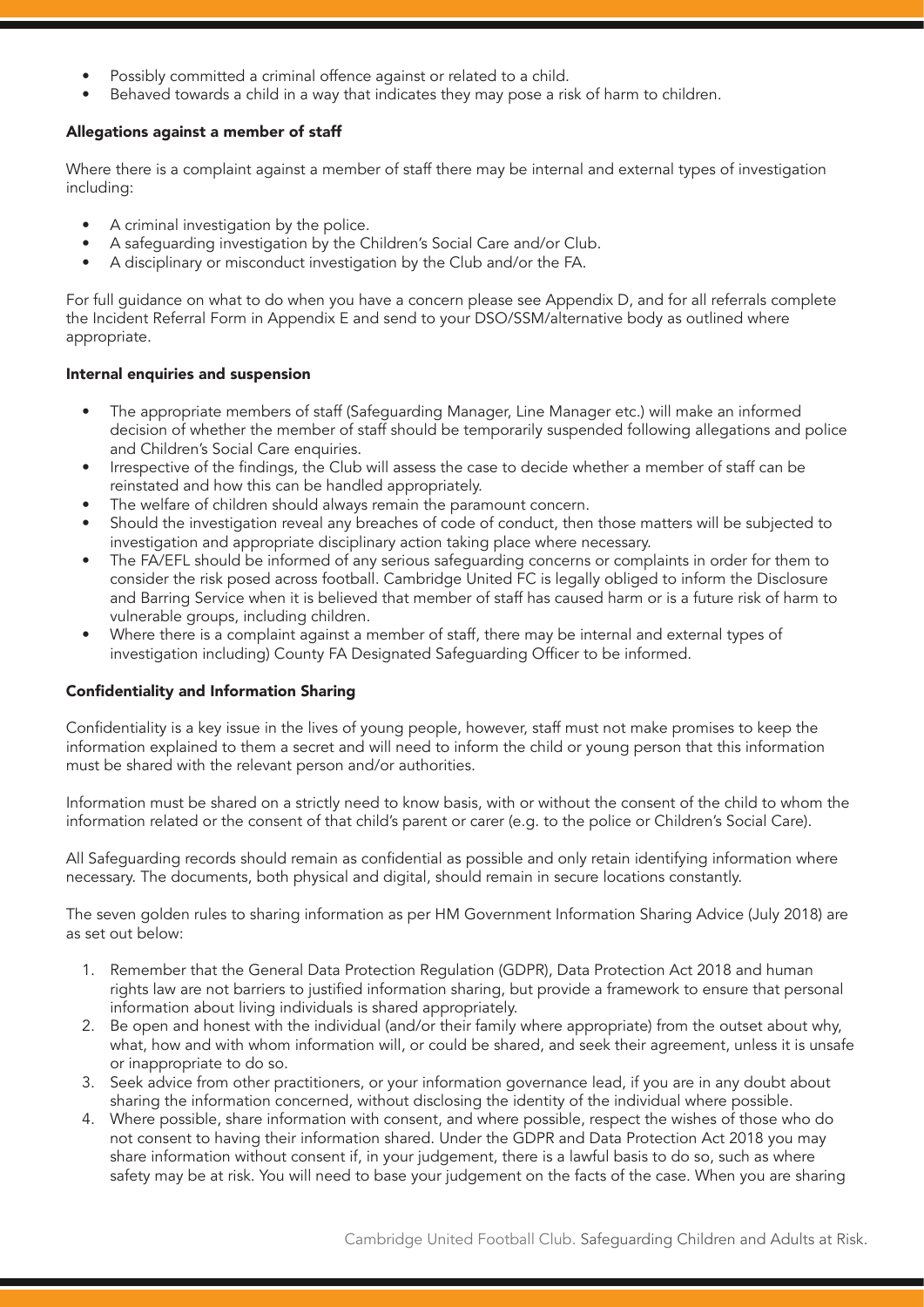or requesting personal information from someone, be clear of the basis upon which you are doing so. Where you do not have consent, be mindful that an individual might not expect information to be shared.

- 5. Consider safety and well-being: base your information sharing decisions on considerations of the safety and well-being of the individual and others who may be affected by their actions.
- 6. Necessary, proportionate, relevant, adequate, accurate, timely and secure: ensure that the information you share is necessary for the purpose for which you are sharing it, is shared only with those individuals who need to have it, is accurate and up to-date, is shared in a timely fashion, and is shared securely (see principles).
- 7. Keep a record of your decision and the reasons for it whether it is to share information or not. If you decide to share, then record what you have shared, with whom and for what purpose

#### Support following disclosures

Consideration should be given about what support may be appropriate to children, parents and members of staff following a disclosure(s). The use of help lines, support groups and open meetings will provide further support. The British Association for Counselling and Psychotherapy contact details are as follows:

Address: BACP House, 15 St John's Business Park, Lutterworth, Leicestershire, LE17 4HB Tel: 01455 883300 Email: bacp@bacp.co.uk Website: www.bacp.co.uk

Children's Social Care will also be used as a support for advice and they can signpost children and their families to support services within the community.

Consideration should also be given about what support may be appropriate to the alleged perpetrator of the abuse.

#### Allegations of non-recent abuse (historical abuse)

Non recent abuse is an allegation of neglect, physical, sexual or emotional abuse made by or on behalf of someone who is now over the age of 18 years old, relating to an incident that took place when the alleged victim was under 18 years old.

In some cases, the allegation of abuse may be relevant to a member of staff still working with children, either within or outside the Club.

Cambridge United FC staff are advised to take the same action as with a current Under 18 and report any allegations to the Safeguarding Officer. This is because other children may still be at risk of harm by this person.

#### Whistleblowing

Any whistleblowing by staff, volunteers and participants will be dealt with in accordance with Cambridge United's Whistleblowing Policy. Cambridge United is committed to ensuring that no member of staff should feel at a disadvantage in raising legitimate concerns. Any concerns around safeguarding should be raised by staff under protection from the Whistleblowing policy.

Any adult or young person with concerns about a colleague can "whistle blow" by contacting The FA Safeguarding Team on 0844 980 8200 ext. 4787, or by writing to The FA Case Manager at The Football Association, Wembley Stadium, PO Box 1966, London SW1P 9EQ or alternatively by going direct to the Police, Children's Social Care or the NSPCC.

#### Complaints and Appeals

Any staff, volunteers and participants who have any complaints regarding Cambridge United's safeguarding should refer to Cambridge United's Complaints and Appeals Policy. Cambridge United welcomes complaints that can support the organisation to safeguard children and adults at risk in the most effective way. Any non-recent abuse allegations must be reported to County FA Designated Safeguarding Officer.

#### Recruitment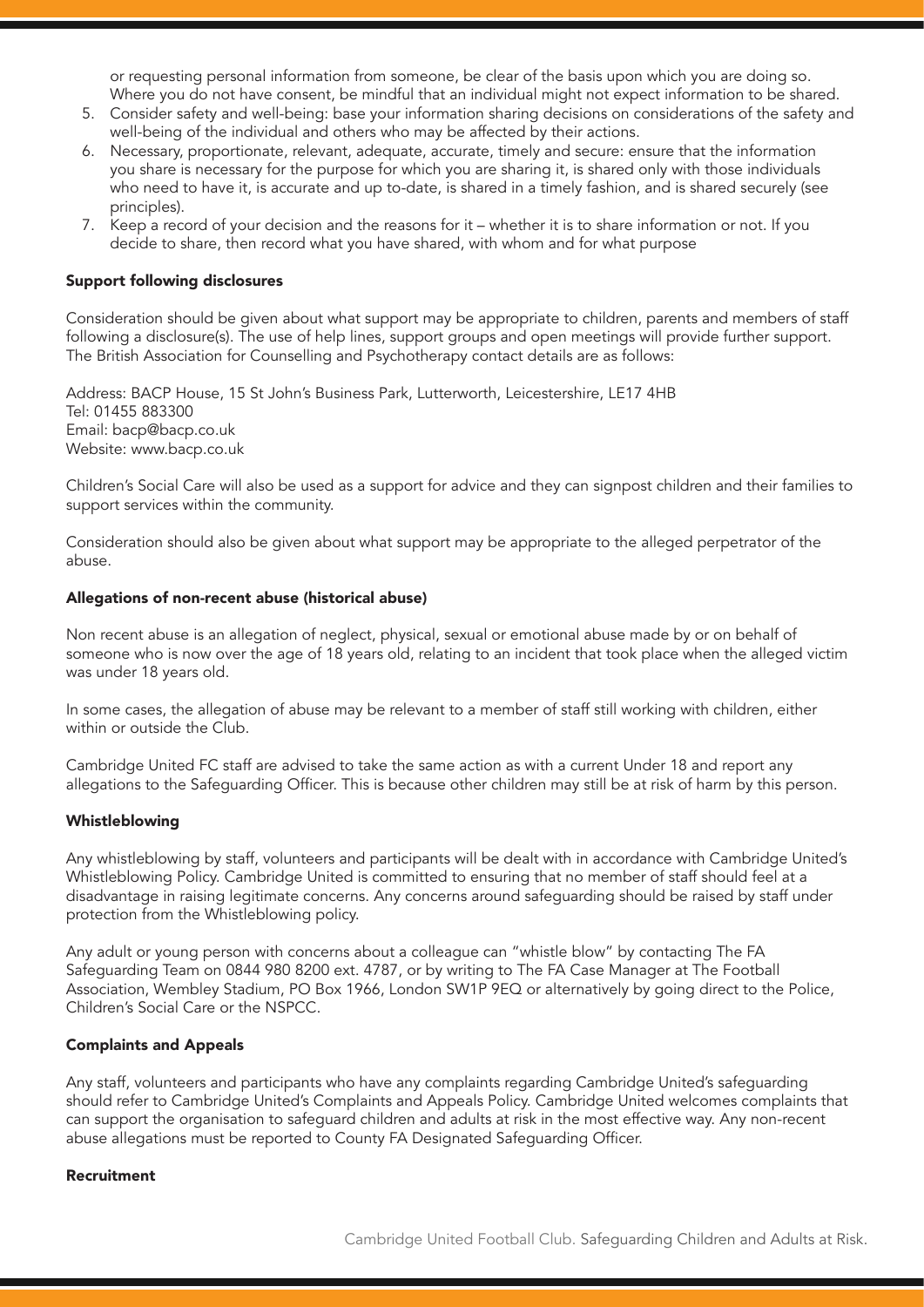Safeguarding should also be integral to the recruitment process. In view of this, the following points should be adhered to for the recruitment of all full-time, part-time or sessional staff and volunteers.

- In the application pack and the application process it should be made clear that our organisation has a commitment to safeguarding and protecting children.
- All application processes should include questions about whether the candidate has any legal restrictions or otherwise that would prevent them working with children or make them unsuitable to work with children.
- All candidates should bring photographic identification to interview to be checked by the interviewer.
- All recruitment processes should include a check of the candidates' qualifications.
- All candidates must have a Disclosure and Barring Service check before being cleared to work with children.
- References should be requested and all referees should be asked about the candidate's suitability to work with children.
- All candidates should be provided with a copy of Cambridge United's Safeguarding Policy.

## Other Associated Policies (including Academy/Trust specific policies)

The full list of Club policies can be found in the staff handbook (or PMA system for Academy staff and participants), including but not limited to:

- Recruitment & Selection Policy
- **Equality Policy**
- Whistleblowing Policy
- Health and Safety Policy
- Club Tours and Tournament Policy
- Social Media Policy
- Complaints Policy

## Photography and Digital Images

Cambridge United FC utilises designated photographers within the Club to document activities and events. Parental consent must be obtained before any child or young person that in participating in a Club activity is photographed or filmed.

The exception to this, when written consent is not required, is when a child or young person attends the Abbey Stadium as a spectator (e.g. on a match day) whereby the parent/carer allowing their child to enter the Stadium they thereby provide consent for that child's image to be captured and used by the Club. This is in line with EFL Ground Regulations 25 and 27.

Any external observers to a Club event are strictly prohibited from taking photographs or film footage unless they have written consent of all children and young persons involved in the activity and written confirmation of the purpose of the images, who the images may be shared with and what personal information may accompany the images.

## Sexting

Sexting is defined as the production and/or sharing of sexual photos and videos of and by young people who are under the age of 18. It includes nude or nearly nude images and/or sexual acts. It is also referred to as 'youth produced sexual imagery'.

'Sexting' does not include the sharing of sexual photos and videos of under-18 year olds with or by adults. This is a form of child sexual abuse and must be referred to the police.

What to do if an incident involving 'sexting' comes to your attention:

- Report it to your Designated Safeguarding Officer (DSO) immediately.
- Never view, download or share the imagery yourself, or ask a child to share or download this is illegal.
- If you have already viewed the imagery by accident (e.g. if a young person has showed it to you before you could ask them not to), report this to the DSO.
- Do not delete the imagery or ask the young person to delete it.
- Do not ask the young person(s) who are involved in the incident to disclose information regarding the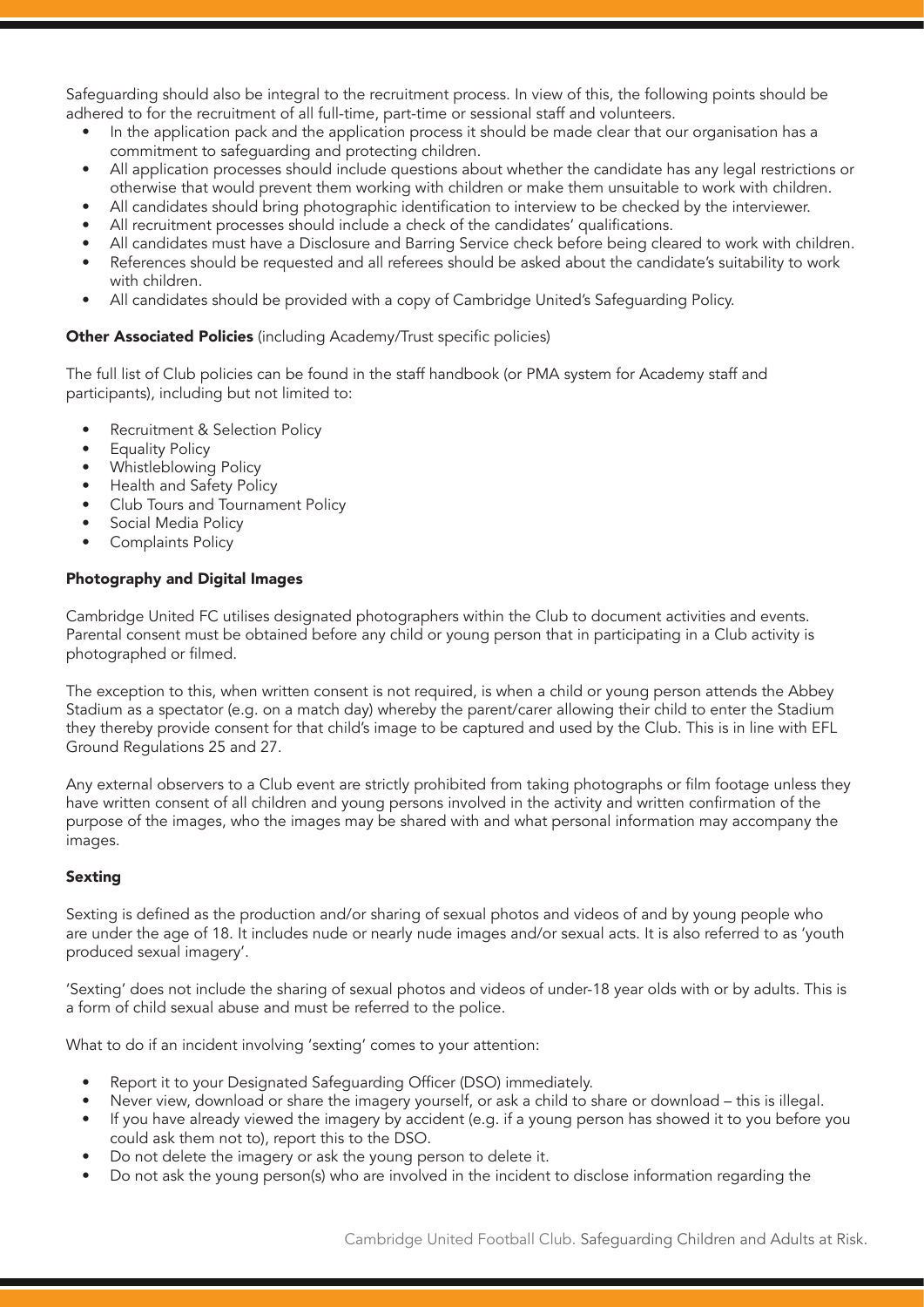imagery. This is the responsibility of the DSO.

- Do not share information about the incident to other members of staff, the young person(s) it involves or their, or other, parents and/or carers.
- Do not say or do anything to blame or shame any young people involved.
- Do explain to them that you need to report it and reassure them that they will receive support and help from the DSO.
- DO record it on MyConcern.
- Report to County FA Designated Safeguarding Officer.

For further information please visit:

Young People (UKCCIS, 2018) at www.gov.uk/government/groups/uk-council-for-child-internet-safety-ukccis

#### Preventing Radicalisation and Extremism

Protecting children from the risk of radicalisation is part of Cambridge United's wider safeguarding duty.

All Safeguarding staff, coaching staff, medical and education staff as well as any other staff in contact with children will receive Prevent and Channel general awareness training which will need to be renewed every 3 years. All Academy Scholars will complete the online training as well via the life skills programme.

As with managing other safeguarding risks, staff should be alert to changes in behaviour in children and young people that may indicate they are in need to help or protection.

Club staff should use their professional judgement in identifying children who may be at risk of radicalisation and report any concerns to a member of the Safeguarding team. If the team are satisfied with the concern, they will then refer it to the Police and Children's Social Care.

If there is immediate risk of a terror activity taking place, you must call 999 or the Anti-Terrorist hotline on 0800 789 321.

#### Safeguarding within Partnerships

Cambridge United recognise its responsibility to safeguard the welfare of all children, young people and adults at risk participating in club activities and activities arranged with an external provider. The Club is committed to working with providers to ensure that children are protected from physical, emotional/psychological, sexual abuse, neglect and bullying.

Agreements with partnerships will include the following:

- All partners will be fully aware of their responsibility to safeguard children, young people and vulnerable adults.
- It will state whose Safeguarding policies and procedures will be followed in the event of a concern.
- It will state that a safe recruitment process has been followed.
- If appropriate, DBS checks and self declarations have been undertaken.
- If the provider has public liability insurance.
- That appropriate safeguarding training has been undertaken by the providers.
- Who has responsibility for risk assessments, consent forms, registration etc.
- Details of first aid arrangements.
- Who has responsibility of inducting staff on Health and Safety and codes of conduct etc.
- That concerns will be recorded on the Club's MyConcern.

In Schools, the Safeguarding Policy of the School will be followed where provided. In external venues, the Cambridge United FC Safeguarding Policy will be followed unless otherwise stated in a service level agreement. In the event of any uncertainty contact your Designated Safeguarding Officer. Cambridge United reserve the right to follow our own procedures if there is doubt or lack of clarity when working in partnership.

#### Trips and Tournaments

Further information on trips and tournaments can be seen in the separate Trips and Tournaments documents for

Cambridge United Football Club. Safeguarding Children and Adults at Risk.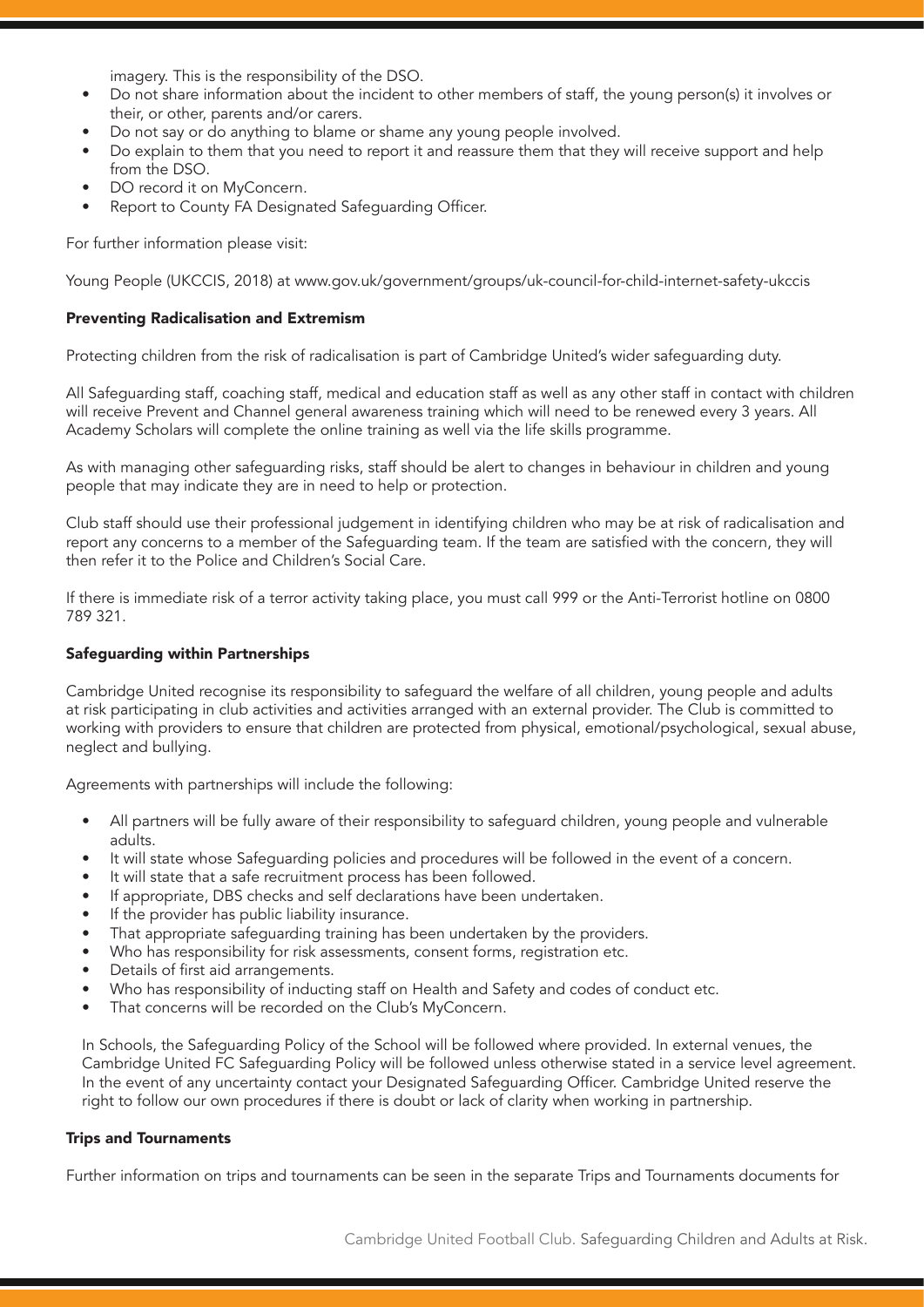Club, Academy and Trust (including NCS).

Written parental consent will always be obtained for all Club trips and tournaments.

## Under 18's travelling as part of the First Team

Any Manager/Coach that has any U18's as part of the team must have a FA DBS check. Additionally, the Club has in place the following safeguarding measures;

- Young players under the age of 18 are defined in law as a child, and adults working with children must protect those young players and demonstrate behaviour that does not leave the adults open to allegations against themselves.
- If the game involves away travel, players under the age of 18 must have a separate hotel room and not share with another adult over the age of 18. If two Under 18 players are travelling together then they are permitted to share a room.
- Players and staff should not engage the player(s) under the age of 18 to engage in activities such as gambling, alcohol consumption or watching or engaging in any inappropriate adult behaviours.
- Players and staff should recognise the vulnerability of players under the age of 18 and the risks associated with encouraging players to engage in inappropriate behaviours.
- A suitably qualified member of First Team staff will be assigned to supervision of the Under 18 player. This member of staff will have an enhanced DBS check and FA Safeguarding Children certification. Contact details of this person will be shared with the player's parent/carer prior to departure.
- In the case of an overnight stay, the Under 18 supervisor will ensure the player has understanding of instructions to follow in the event of a fire, checking the young person has no access to alcohol/mini bar and inappropriate pay to view TV in their rooms.
- Written consent will be obtained by parents to confirm they consent to the player travelling away with the First Team.

## Appendix A: Safeguarding Vulnerable Adults

Cambridge United recognise that safeguarding vulnerable adults is an important aspect of our safeguarding policy and procedures. Whilst the safeguarding policy overall applies to vulnerable adults there are aspects of safequarding that are specific to vulnerable adults.

A vulnerable adult is an adult (person aged 18 and over) who is, or may be in need of one of the following services: Health care; relevant personal care; social care work, assistance in relation to general household matters by reason of age, illness or disability; relevant assistance in the conduct of their own affairs (due to age, illness or disability in prescribed circumstances).

Cambridge United is committed to creating and maintaining a safe and positive environment and accepts our responsibility to safeguard the welfare of adults in accordance with the Care Act 2014.

The guidance given in the policy and procedures is based on the following principles:

- All adults, regardless of age, ability or disability, gender, race, religion, ethnic origin, sexual orientation, marital or gender status have the right to be protected from abuse and poor practice and to participate in an enjoyable and safe environment.
- Cambridge United will seek to ensure that our club is inclusive and make reasonable adjustments for any ability, disability or impairment, we will also commit to continuous development, monitoring and review.
- The rights, dignity and worth of all adults will always be respected.
- We recognise that ability and disability can change over time, such that some adults may be additionally vulnerable to abuse, in particular those adults with care and support needs
- We all have a shared responsibility to ensure the safety and well-being of all adults and will act appropriately and report concerns whether these concerns arise within Cambridge United for example inappropriate behaviour of a coach, or in the wider community.
- All allegations will be taken seriously and responded to quickly in line with Cambridge United Safeguarding Adults Policy and Procedures.
- Cambridge United recognises the role and responsibilities of the statutory agencies in safeguarding adults and is committed to complying with the procedures of the Local Safeguarding Adults Boards.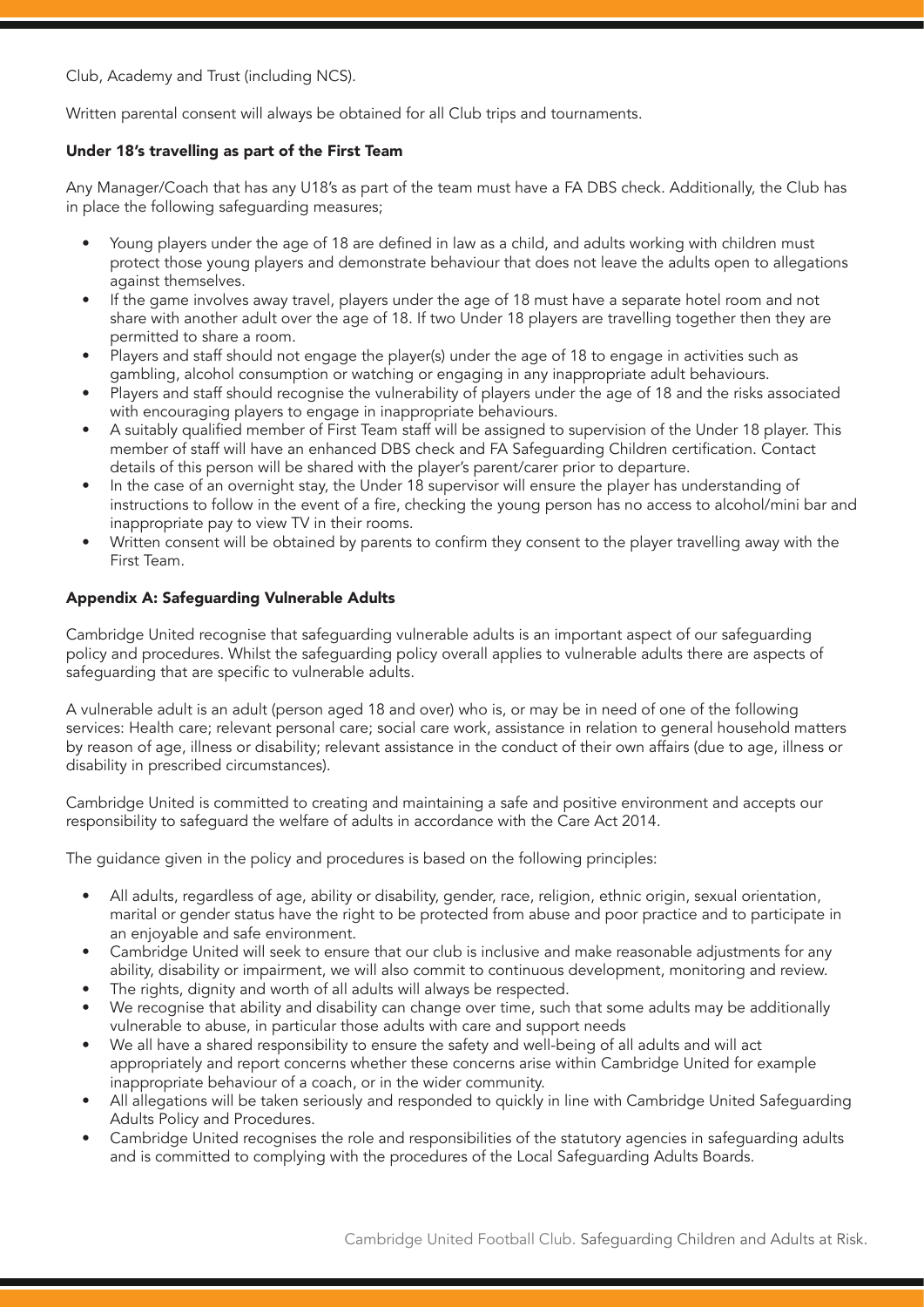## The six principles of adult safeguarding

The Care Act 2014 sets out the following principles that should underpin safeguarding of adults

- Empowerment People being supported and encouraged to make their own decisions and informed consent.
- **Prevention** It is better to take action before harm occurs.
- **Proportionality** The least intrusive response appropriate to the risk presented.
- **Protection** Support and representation for those in greatest need.
- **Partnership** Local solutions through services working with their communities. Communities have a part to play in preventing, detecting and reporting neglect and abuse
- Accountability Accountability and transparency in delivering safeguarding.

Wherever possible discuss safeguarding concerns with the adult to get their view of what they would like to happen and keep them involved in the safeguarding process, seeking their consent to share information outside of the organisation where necessary.

## What to do if you have a concern or someone raises concerns with you.

- It is not your responsibility to decide whether or not an adult has been abused. It is however everyone's responsibility to respond to and report concerns.
- If you are concerned someone is in immediate danger, contact the police on 999 straight away. Where you suspect that a crime is being committed, you must involve the police.
- If you have concerns and or you are told about possible or alleged abuse, poor practice or wider welfare issues you must report this to the Cambridge United Lead Safeguarding or Welfare Officer, or, if the Lead Safeguarding or Welfare Officer is implicated then report to the Cambridge United Senior Management Team.
- When raising your concern with the Club Welfare Officer or Lead Safeguarding Officer, remember Making Safeguarding Personal. It is good practice to seek the adult's views on what they would like to happen next and to inform the adult you will be passing on your concern and
- It is important when considering your concern that you also ensure that keep the person informed about any decisions and action taken about them and always consider their needs and wishes.
- CUFC to report any allegations/concerns to County FA Designated Safeguarding Officer

## How to respond to a concern

- Make a note of what the person has said using his or her own words as soon as practicable. Complete an Incident Form and submit to the Cambridge United Lead Safeguarding or Welfare Officer.
- Remember to make safeguarding personal. Discuss your safeguarding concerns with the adult, obtain their view of what they would like to happen, but inform them it's your duty to pass on your concerns to your lead safeguarding or welfare officer.
- Describe the circumstances in which the disclosure came about.
- Take care to distinguish between fact, observation, allegation and opinion. It is important that the information you have is accurate.
- Be mindful of the need to be confidential at all times, this information must only be shared with your Lead Safeguarding or Welfare Officer and others on a need to know basis.
- If the matter is urgent and relates to the immediate safety of an adult at risk then contact the emergency services immediately.

The roles and responsibilities as well as reporting procedures for safeguarding vulnerable adults remain the same as for the overall safeguarding policy.

## Appendix B: Ball Assistants Policy

Cambridge United will endeavour to ensure the safeguarding and protection of all ball assistants carrying out their duties at the Abbey Stadium.

Ball assistants will be;

• A minimum of 11 years of age and must sign, along with parents/carer, a code of conduct issued by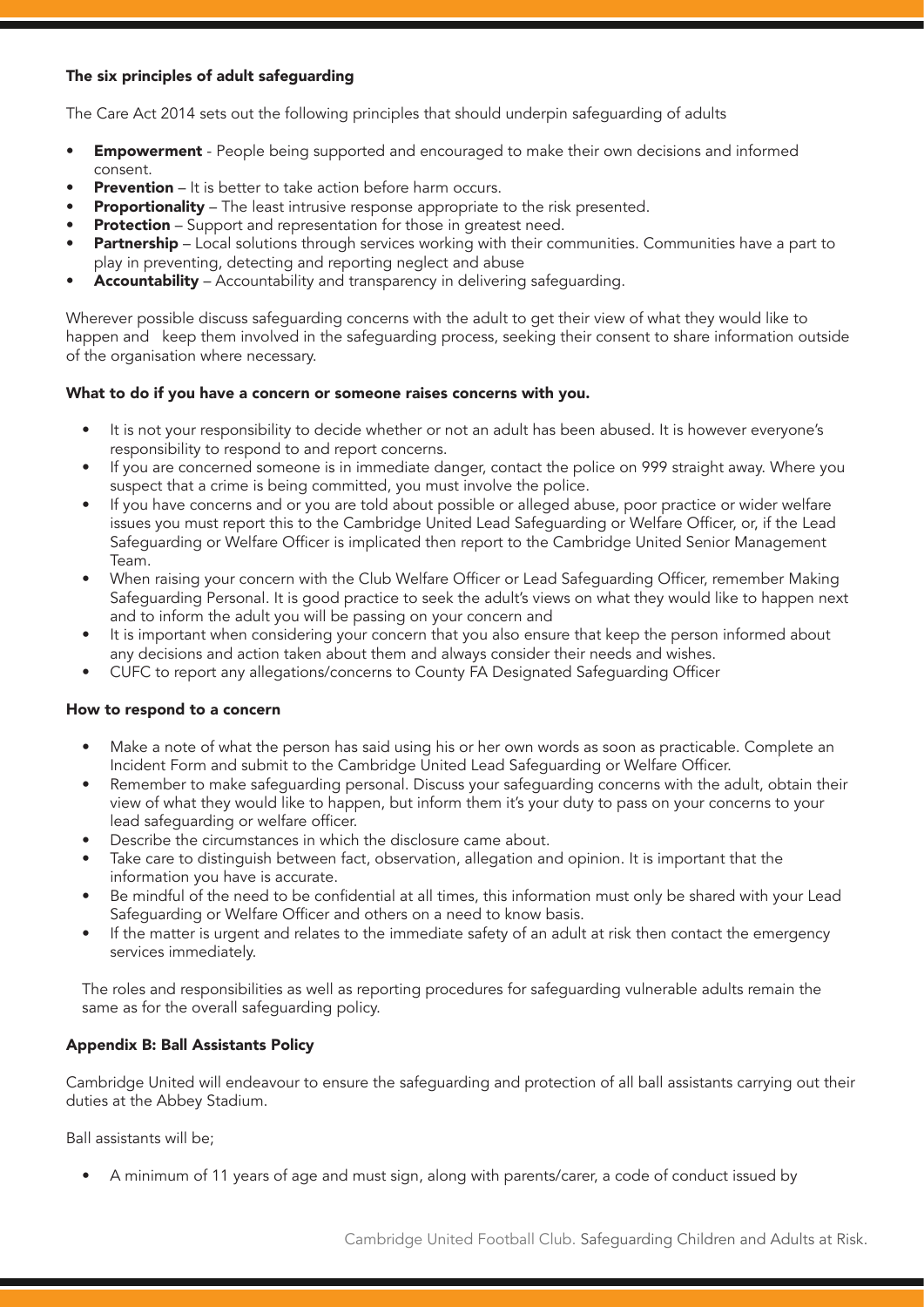Cambridge United.

- Ball assistants will be supervised by at least one Cambridge United member of staff.
- Male and female staff will be used where possible to supervise mixed gender groups.
- Separate gender appropriate changing rooms will be available where required.
- No photographs will be taken in ball assistant changing areas.
- Staff should never be in any situation where they are left alone with the ball assistants.
- All ball assistants will receive Health and Safety induction prior to carrying out their duties (e.g. fire assembly points, safety around the pitchside etc).
- All ball assistants and parents/carers will be provided with the Match Day Designated Safeguarding Officers' contact details.
- All Club staff supervising ball assistants will have an enhanced DBS check and have completed the FA Safeguarding Children certification.

#### Appendix C: Mascot Policy

Cambridge United will endeavour to ensure the safeguarding and protection of all mascots carrying out their duties at the Abbey Stadium whilst in the care of the Club to ensure a safe and enjoyable environment.

The following guidance will apply to mascots;

- Child mascots must be a minimum of 6 years old.
- All Club staff supervising mascots will have an enhanced DBS check and have completed the FA Safeguarding Children certification.
- Child mascots must be supervised by Club staff at all times, or in the care of parents/carers (e.g. when watching the match).
- Where possible, parents will be advised to bring the child to the match wearing suitable kit (under warm clothing when appropriate) to avoid the need to change at the Abbey Stadium.
- If an injured or disabled child is to be a mascot, a risk assessment will be carried out by the Mascot Coordinator to ensure the appropriate safety measures are in place where required.
- The Matchday Safety Officer will be informed where required to inform and advise paramedics of any issues.
- Male and female staff will be used where possible to supervise mixed gender groups.
- Staff should never be in any situation where they are left alone with a mascot.
- Parents/carers will be informed of the Clubs photography policy in the information sent to the mascots prior to the fixture and complete a photography consent form, alongside the matchday itinerary and contact details of the Matchday Designated Safeguarding Officer.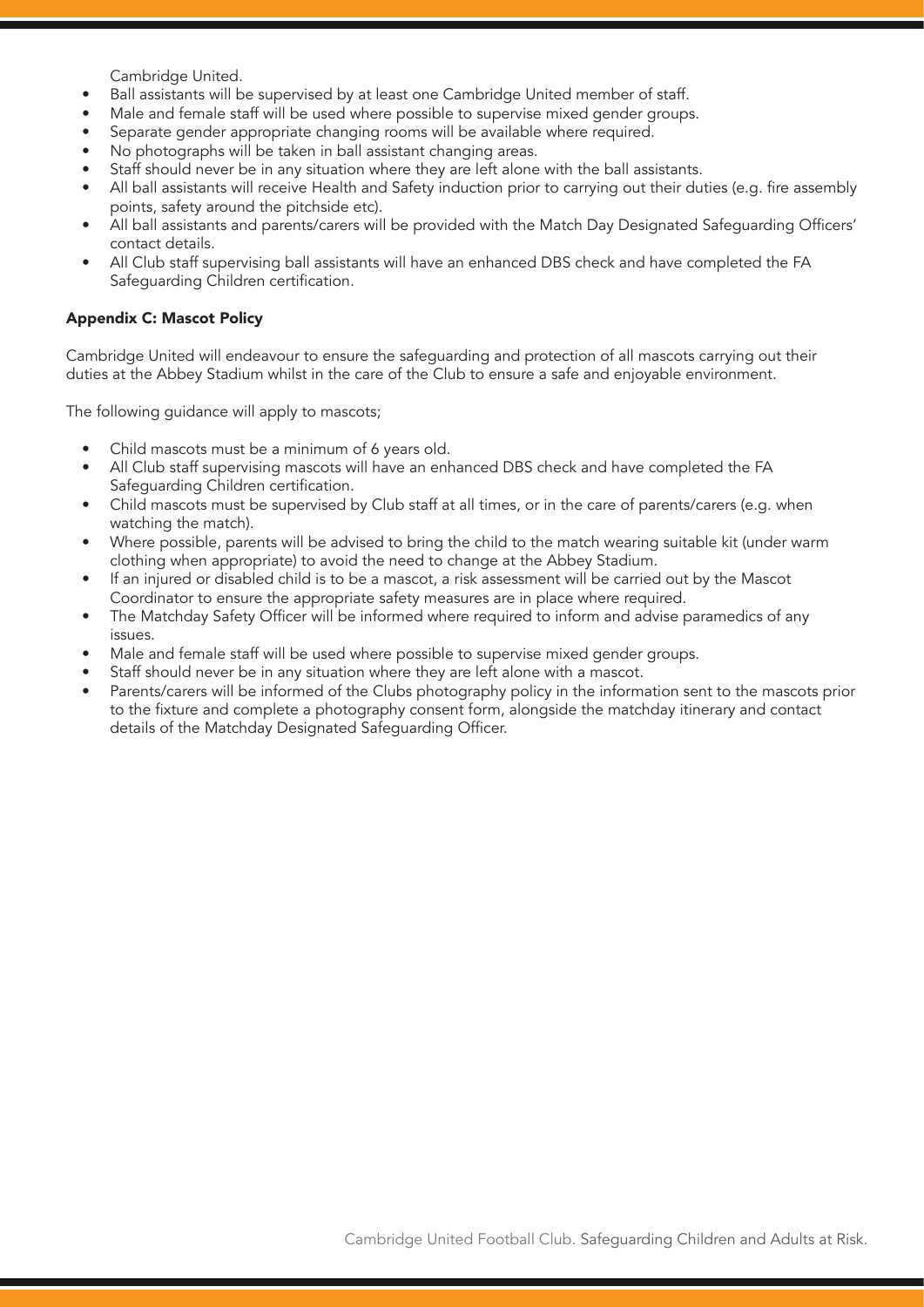#### Appendix D: Reporting a concern



Cambridge United Football Club. Safeguarding Children and Adults at Risk.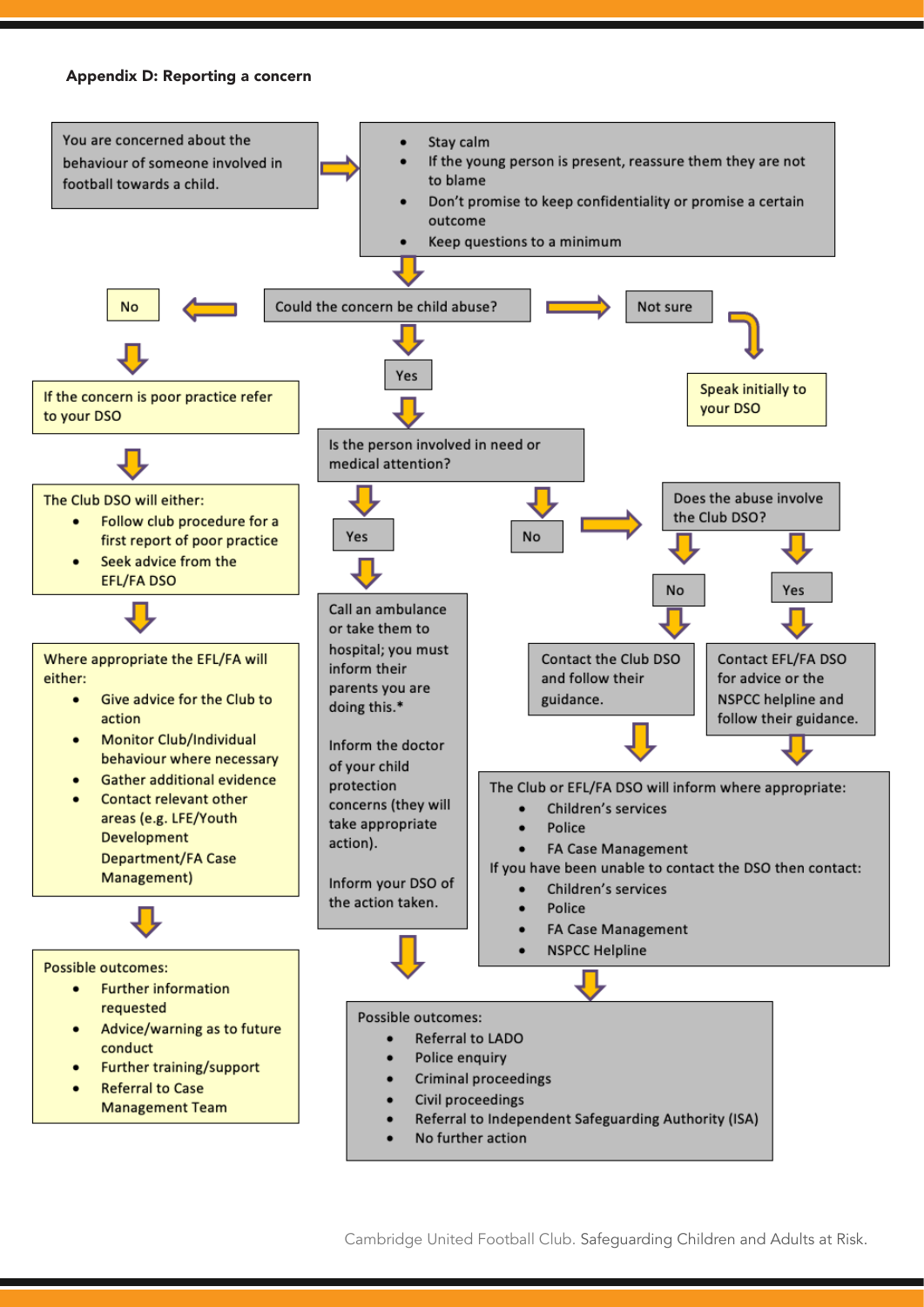## My Concern – Incident Reporting

## User Guide

The information recorded must be of a factual nature and not reflect the personal opinions or thoughts of the person recording them.

Categories

- Physical
- Sexual
- Emotional Health Abuse
- Neglect
- Bullying
- Racism
- Mental Health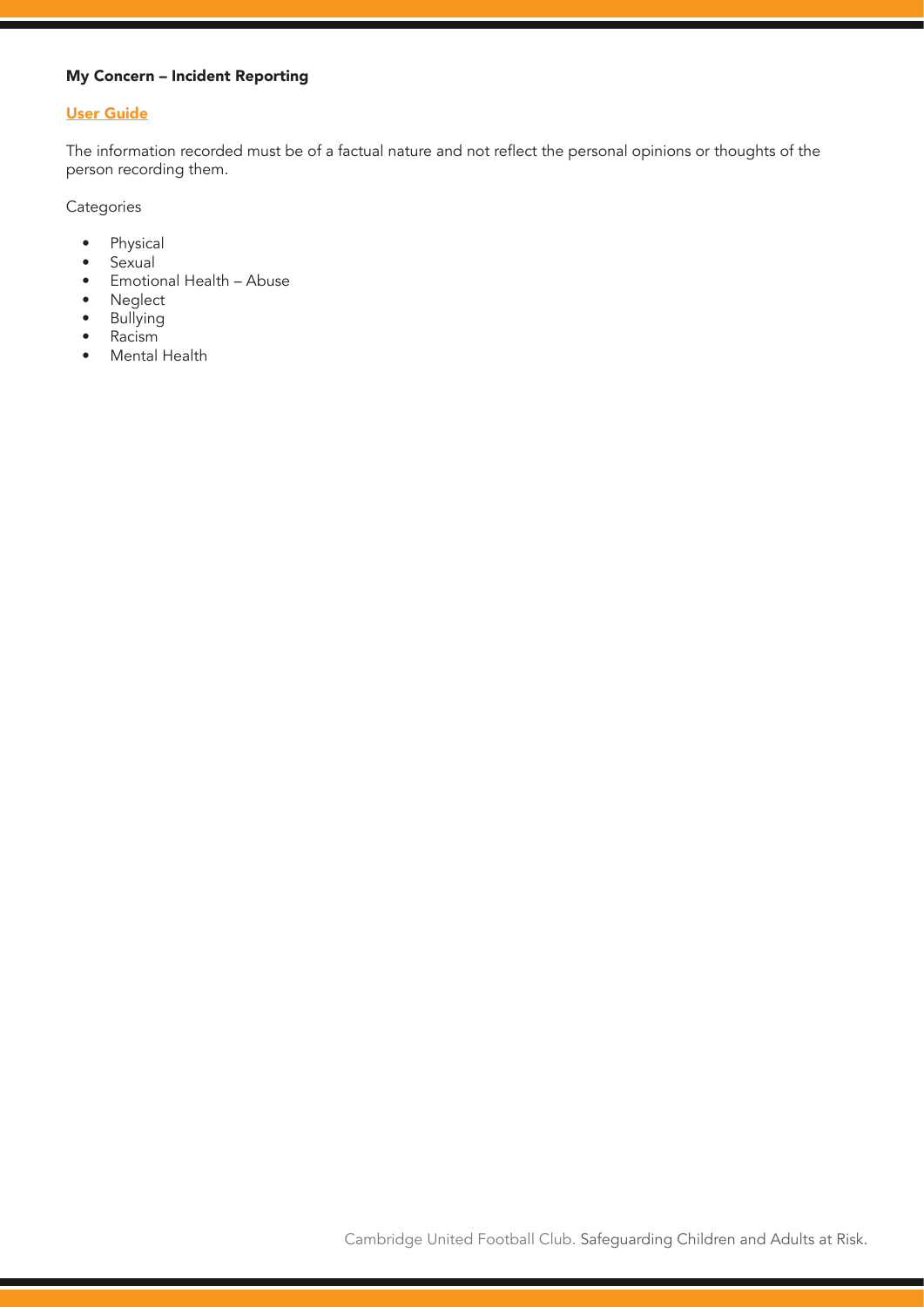## Cambridge United FC and Cambridge United Community Trust Safeguarding Incident Referral Form - CONFIDENTIAL

*The information recorded below must* be of a factual nature and not reflect the personal opinions or thoughts of *the person recording them.*

Date and time of disclosure:

Person(s) about whom there is a safeguarding concern (the 'victim'):

Person(s) whose conduct is causing a concern:

Person recording concern:

Person to whom concern was reported:

Nature of the concern (factual information only - continue on separate sheet if necessary):

Cambridge United Football Club. Safeguarding Children and Adults at Risk.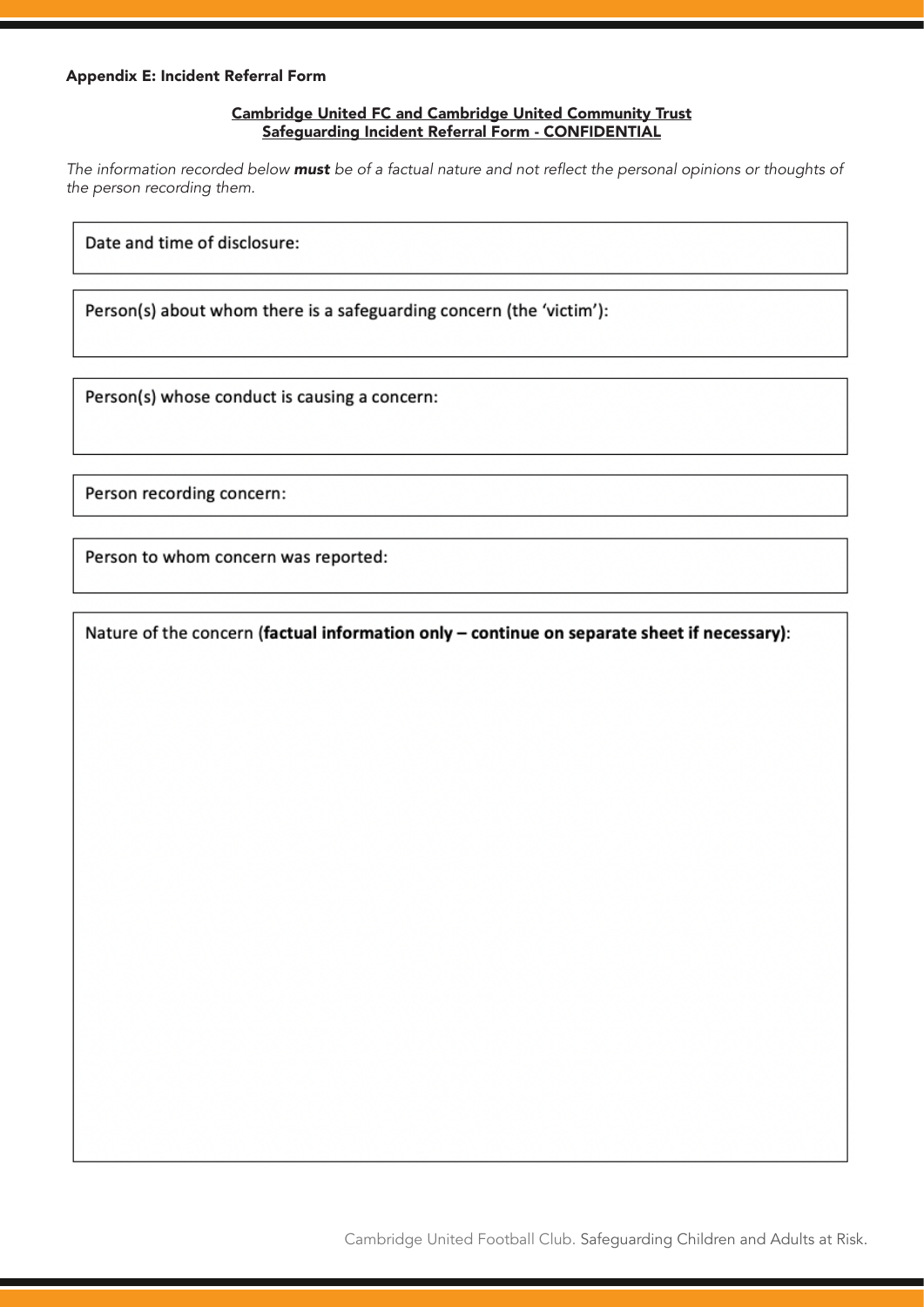|             | Nature of the concern - continued (factual information only - continue on separate sheet if |
|-------------|---------------------------------------------------------------------------------------------|
| necessary): |                                                                                             |

In the case of apparent bruises or injuries, these should be completed on the body map below.



I certify that this is an accurate and factual record of my concerns.

Signed: ………………………………………………….. Date: ………………………………

Name (please print): …………………………………………………..